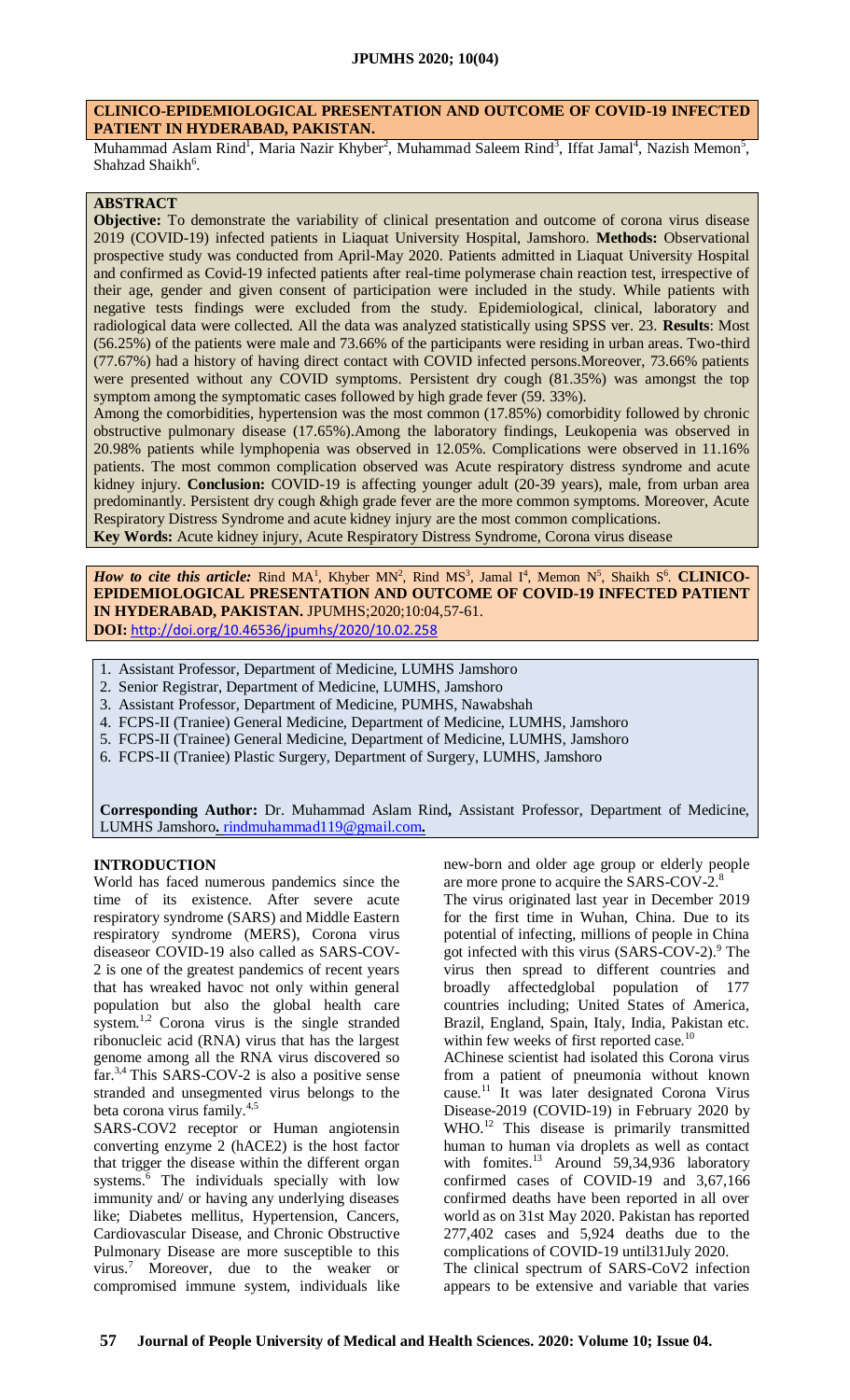from country to country i.e. from asymptomatic to mild to moderate dry cough, high grade fever, sore throat, myalgia, difficulty in breathing and upper respiratory tract illness.**14,15** Moreover, many of the infected ones specially those with immunocompromised condition may suffer from severe infections like severe respiratory distress, pneumonia, cardiac issueslike myocarditis etc., acute kidney injury(AKI), multiple organ dysfunction syndrome(MODS) and even deaths.<sup>16, 17</sup>

There is also a variability in the clinical presentation, severity of disease, prognosis and outcome has been observed in cases of COVID-19 disease worldwide.<sup>18</sup> Number of determinant factors likeage, viral strain, innate immunity, environmental factors and comorbidities among the affected population are postulated for this variability. Hence a prospective study was designed over laboratory confirmed COVID-19 patients who were admitted indifferent wards of Liaquat university hospital, Jamshoro, Sindh, Pakistan. The objective of the current studywas to demonstrate thevariability of clinical presentation and outcome of COVID-19 infected patients in Liaquat University Hospital, Jamshoro.

## **MATERIAL AND METHODS**

The observational, prospective study was conducted at the different wards of Liaquat University Hospital (LUH), Jamshoro, Sindh from April 2020 to May 2020. All patients admitted in different wards of LUH, confirmed asCovid-19 infected cases on real-time polymerase chain reaction test(RT-PCR), given consent, irrespective of age and gender were included in the study. While those have negative RT-PCR findings and didn't gave consent for participation in the study were excluded. Ethical approval was sought from ethical review committee of Liaquat University of Medical and Health Sciences, Jamshoro.

Once admitted, all patients who were suspected to be having Covid-19 infection on the basis of clinical history, contact history and travel history as per ICMR guideline, underwent RT-PCR testing of oropharyngeal/nasopharyngeal swab for Covid-19. These RT- PCR confirmed covid-19 cases were then enrolled in the present study after written consent. Sociodemographic information like; age, gender, residence, profession, economic status, smoking habits etc. were recorded. Moreover, clinical information including; fever, cough, shortness of breath, myalgia, sore throat, headache, hemoptysis, diarrhea, hypotension, hypoxia and comorbidities were also recorded. All these patients were followed up over a period of hospital stay and complications were recorded inform cardiac involvement (myocarditis), renal involvement (AKI and CKD), ARDS and multiple organ dysfunction syndrome (MODS).

Following were the criteria taken to diagnose complication of covid-19 patients.

- *Cardiac involvement (myocarditis)*
- History of acute onset pain chest suggestive of cardiac origin
- Acute onset ECG changes in form tachycardia / bradycardia, interventricular conduction defects(IVCD), and secondary  $ST - T$  wave changes.
- Elevated cardiac biomarkers (CPK-MB/ TROP-I)
- *Acute respiratory distress syndrome (ARDS) – Berlin 2017 criteria were taken*
- Onset of illness < one week
- Bilateral opacity in chest X-ray (not due to cardiac failure or fluid overload)
- PaO2/FiO2 < 300
- *Multiple organ dysfunction syndrome (MODS) - 2 or more organ involvement*
- Renal involvement (AKI/CKD)

Raised urea and serum creatinine above the normal value (serum urea >40 mg/dl and serum creatinine>1.3 mg/dl). All these patients were investigated with a set protocol of investigation which includes complete blood count (CBC), fasting blood glucose (FBG), renal function test (serum urea & creatinine), liver function test (SGOT, SGPT, serum bilirubin and alkaline phosphatase) as, C reactive protein (CRP), erythrocyte sedimentation rate (ESR), lactate dehydrogenase (LDH), creatinine kinase-MB (CK-MB), arterial blood gas analysis (ABG), chest x-ray and ECG. Serum Trop I was measured in all patients where cardiac illness was suspected. Patients outcome was recorded in terms of discharged or death.

All the collected data was entered and analyzed statistically using SPSS ver. 23.

# **RESULTS**

A total of 224 patients were confirmed as COVID-19 patients. Out of these patients, most patients belong to age group of 20-39 years followed by those belongs to age group 40- 59years. Regarding the gender male were predominantly involved while over half patients were from urban area. Moreover, over two third of the patients had history of contact to laboratory confirmed COVID -19 cases, where as majority don't have any recent travelling. (Table 1) Among comorbidities hypertension was the most prominent one followed by chronic obstructive lung disease (COPD), diabetes mellitus, cardiovascular disease or cardiac issues, renal issues and malignancy were observed. (Figure 1) Among comorbidities hypertension was the most prominent one followed by chronic obstructive lung disease (COPD), diabetes mellitus, cardiovascular disease or cardiac issues, renal issues and malignancy were observed. (Figure 1) Out of all patients studied, 165 (73.66%) patients were presented without any symptoms and diagnosed when came for laboratory test for COVID-19 while 59 (26.33%) patients were admitted with different symptoms. Persistent dry cough was among the top symptoms and 81.35% of patients reported to have dry cough followed by fever(59.33%),myalgia(50.84%),shortness of<br>breath (49.15%), sore throat (47.45%) breath (49.15%), sore throat (47.45%) respectively. While 22.03% COVID positive patients also had complaints of headache, diarrhea (18.64%) and even hemoptysis(01.69%).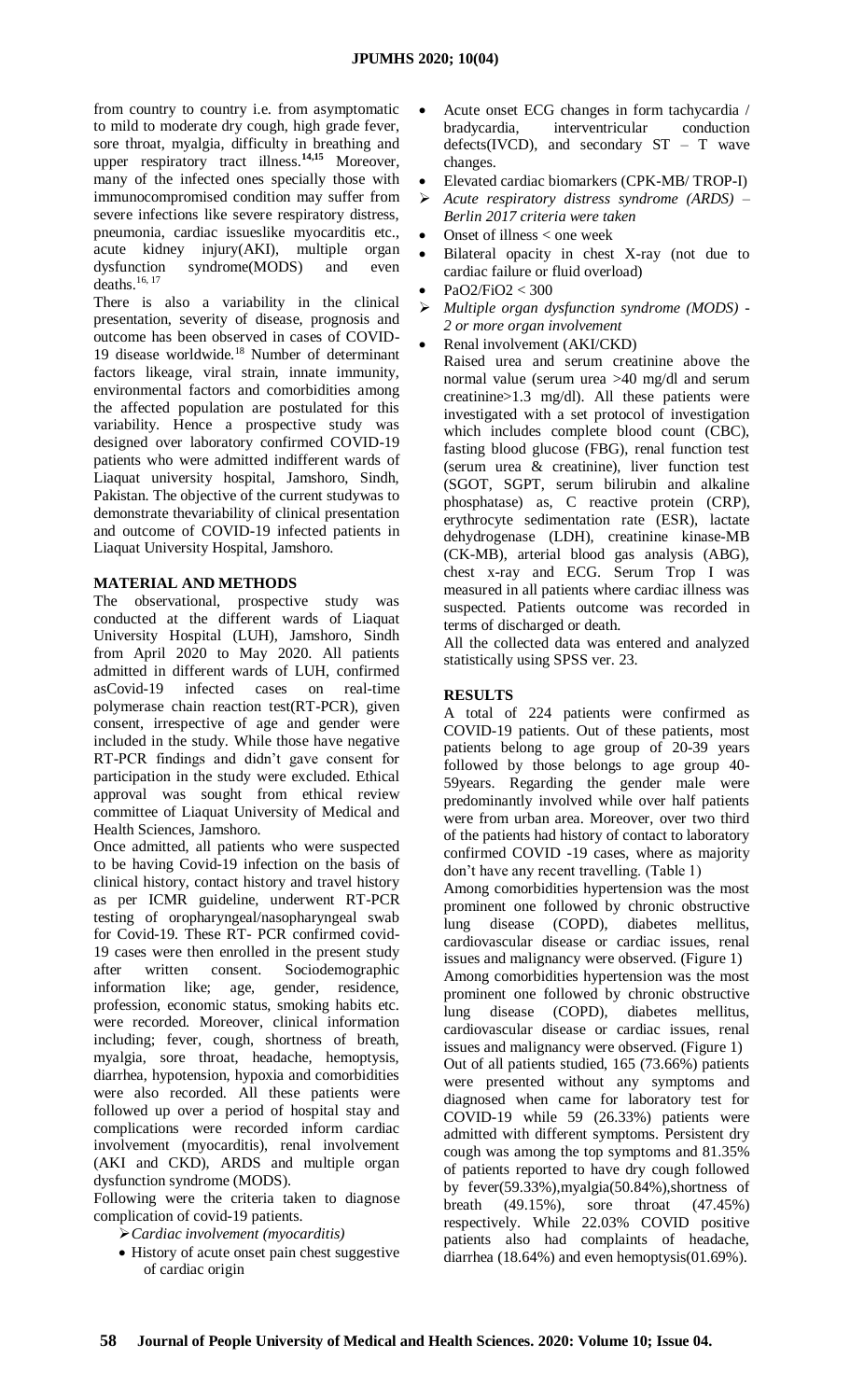Table 3 is demonstrating the findings of laboratory investigation and radiological features of studied COVID-19 positive patients.

Out of 224 patients studied, complication was observed in 25 patients (11.16%). Among the complications, ARDS and AKI was observed in almost all of the patients with complications. (Table 3)

Furthermore, 96 (42.80%) patients were found to have atypical pneumonia on chest x-ray. Out of **Table 1. Epidemiological profile of COVID-19 patients**

these 96 only 29 (30.20%) patients were having symptoms whileremaining 69.79% were asymptomatic. Silent hypoxia was also observed in 6 (02.67%) patients. Out of total 224 admitted COVID-19 positive patients, majority (97.76%) were recovered and discharged while 5 patients (02.23%) were died due to COVID-19.

| <b>DEMOGRAPHIC VARIABLE</b>                          | $\mathbf n$ | (%)   |
|------------------------------------------------------|-------------|-------|
| Age group                                            |             |       |
| $<$ 20 years                                         | 10          | 4.47  |
| 20-39 years                                          | 106         | 47.33 |
| 40-59 years                                          | 65          | 29.00 |
| 60 and above                                         | 43          | 19.20 |
| <b>Gender</b>                                        |             |       |
| Male                                                 | 126         | 56.25 |
| Female                                               | 98          | 43.75 |
| <b>Profession</b>                                    |             |       |
| <b>Healthcare profession</b>                         | 18          | 8.03  |
| Labor                                                | 59          | 26.34 |
| Shopkeeper                                           | 42          | 18.75 |
| <b>Businessman</b>                                   | 37          | 16.17 |
| Other                                                | 74          | 33.03 |
| <b>Residence</b>                                     |             |       |
| Urban                                                | 165         | 73.66 |
| Rural                                                | 59          | 26.34 |
| <b>Smoker</b>                                        |             |       |
| Yes                                                  | 89          | 39.73 |
| N <sub>o</sub>                                       | 135         | 60.26 |
| <b>History of contact with confirmed COVID cases</b> |             |       |
| Yes                                                  | 174         | 77.67 |
| N <sub>o</sub>                                       | 50          | 22.32 |
| <b>Recent travelling History</b>                     |             |       |
| Yes                                                  | 41          | 18.30 |
| N <sub>o</sub>                                       | 183         | 81.70 |
| <b>Any Comorbidity</b>                               |             |       |
| Yes                                                  | 65          | 29.00 |
| N <sub>o</sub>                                       | 159         | 71.00 |

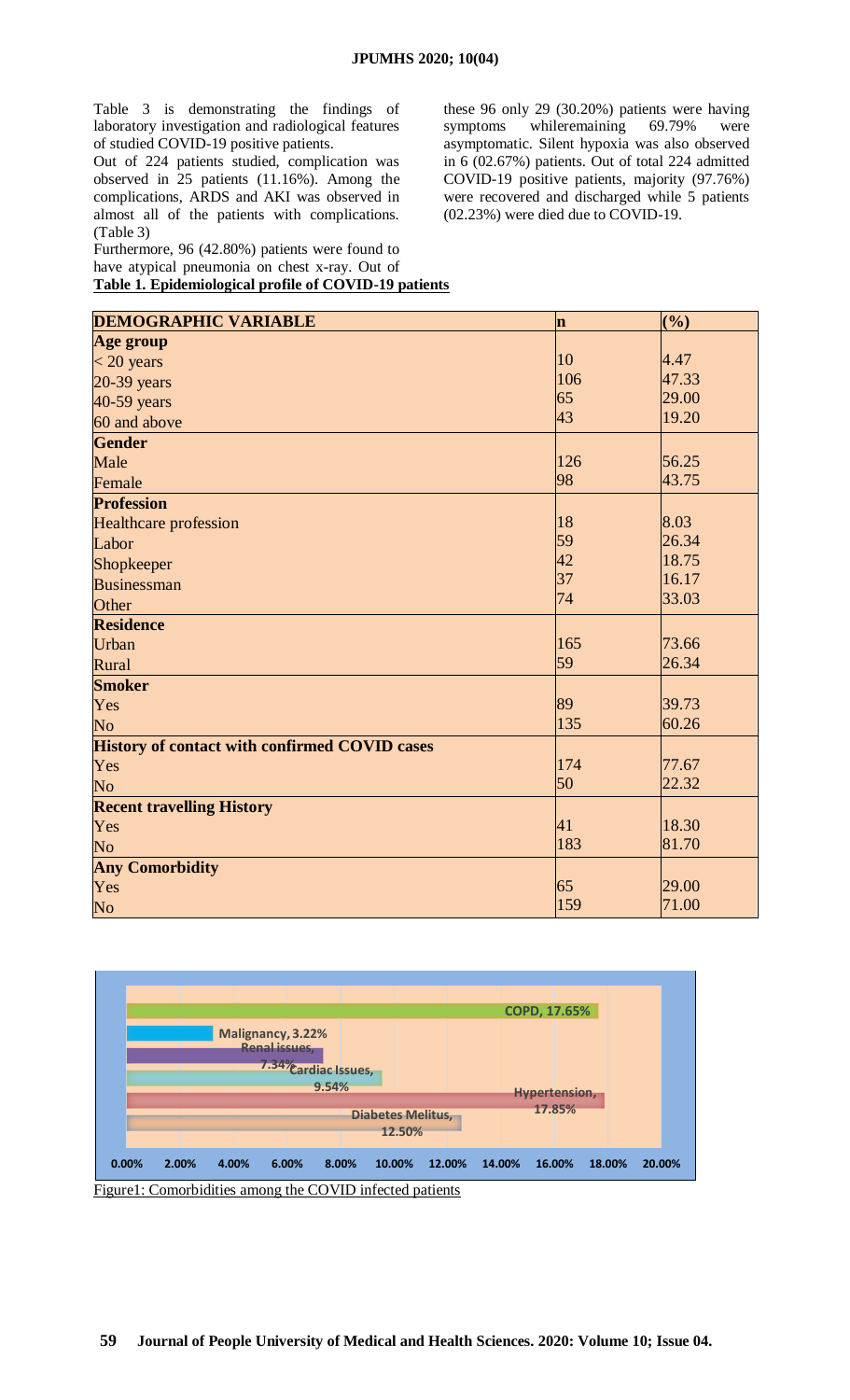| <b>INVESTIGATION</b>              | <b>VALUE</b>      | N   | $\frac{1}{2}$ |
|-----------------------------------|-------------------|-----|---------------|
| White blood count                 | $>10000/ \mu L$   | 14  | 06.25         |
|                                   | $< 4000 / \mu L$  | 47  | 20.98         |
| Absolute lymphocyte count         | $<$ 1500/ $\mu$ L | 27  | 12.05         |
| <b>Platelet count</b>             | $>1,50000/ \mu L$ | 32  | 14.28         |
| S. Creatinine                     | $>1.3$ mg/dl      | 22  | 09.82         |
| <b>Total bilirubin</b>            | $>1$ mg/dl        | 11  | 06.69         |
| Alkaline phosphatase              | $>116$ IU/L       | 92  | 41.07         |
| <b>AST</b>                        | $>37$ U/L         | 38  | 16.96         |
| <b>ALT</b>                        | $>63$ U/L         | 21  | 09.37         |
| S. CRP                            | $>3$ mg/l         | 146 | 65.71         |
| <b>ESR</b>                        | $>20$ mm/hr.      | 183 | 82.00         |
| S. LDH                            | $>234$ U/L        | 203 | 91.00         |
| <b>Raised CKMB</b>                | $>25$ U/L         | 209 | 93.60         |
| <b>Raised Trop I</b>              | $>0.014$ ng/ml    | 08  | 03.50         |
| Atypical pneumonia in chest X-Ray |                   | 96  | 42.80         |

| Table 2. Laboratory and radiological features of COVID-19 patients |  |
|--------------------------------------------------------------------|--|
|                                                                    |  |

|  | Table 3. Complications in COVID-19 patients |  |
|--|---------------------------------------------|--|
|  |                                             |  |

| <b>COMPLICATIONS</b>               | n             | $\frac{0}{0}$ |
|------------------------------------|---------------|---------------|
| ARDS                               | າາ            | 09.80         |
| <b>Myocarditis</b>                 | 08            | 03.57         |
| <b>ARDS &amp; Myocarditis both</b> | 06            | 02.60         |
| AKI                                | $\mathcal{D}$ | 09.80         |
| <b>MODS</b>                        |               | 06.69         |

### **DISCUSSION**

The present study was conducted over 224 RT-PCR confirmed Covid-19 patients .It was observed that covid 19 infection occurred in the all age group ranging from infant to elderly. In the present study, most patients who tested positive for Covid-19 belonged to age group of 20-39 years followed by those belongs to age group 40-59 years at 47.33% and 29.0% respectively.This high rate of infectivity in young population may be due to the fact of high priority of travelling in this age group and possibly also due to a lack of taking proper precautionary measures. In the present study, more than half of the patients were male (56.25%) and such a type of male preponderance was also reported by many of the authors. Wei-jie*et al* and Bhandari *et al* reported similar male preponderance in 58.10% and 66.66% respectively.<sup> $(13, 19)$ </sup> The most of the patients were fromurban population and from middle socioeconomic class.Regarding the profession, very few patients were health care worker (8.03%) where rest was from variable profession such as laborer (26.34%), shopkeeper (18.75%), businessperson (16.17%) and other profession (33.03%). Clinical spectrum of Covid 19 patients is wide and variable ranging from asymptomatic to critical illness. In the present study the most of patients were asymptomatic (73.66%), which was contradict with the study done by NiteshGupta*et al*. where 42.9% patients were asymptomatic.<sup>(20)</sup> Among symptomatic patients (59 patients) most common symptoms reported was cough (81.35%), fever (59.33%), myalgia (50.84%) and shortness of breath (49.15%), Bhandari *et al* observed similar type of finding where cough was majorclinical feature followed by fever, but the study done by Wang *et al* reported fever as the most common

symptom. $(19, 21)$  This variation between different studies may be explained by the fact that COVID-19 may present differently and varies country to country and region to region.Total 29.0% had comorbidities and among comorbidities hypertension was observed in maximum patients (17.85%) followed by chronic obstructive lung disease (17.65%), diabetes mellitus (12.50%), cardiovascular disease (9.54%), kidney disease (7.34%) and malignancy (3.22%). The studied population (n-224) underwent all routine investigation and found leukocytosis in 06.25%, leukopenia in 20.98%, lymphopenia in 12.50% and thrombocytosis in 14.28% patients. Bhandari *et al* and Zhang *et al*  reported higher incidences of lymphopenia 52.38% and  $75.4\%$  in similar type of study.<sup>1</sup> These results are higher than present study and the variation may be explained by the fact that the presentation and severity of patientpopulation is variable as in present study maximum patient were from asymptomatic group. Serum creatinine was raised in 22 patients (09.80%) whereas LFT was deranged in 132 patients (58.92%), out of LFT the most common liver enzyme affected was Alk. Phosphatase (41.07%). Most of patients had raised serum CRP (65.71%), ESR (82%), LDH (91%) and CKMB (93.60%) but Trop I was found significantly high only in 8 patients (03.50%). There was a gross difference in CPKMB and Trop I level in covid-19 patients. In the present study 96 patients (42.80%) had atypical pneumonia in chest roentgenogram out of them 67 patients (69.79%) were asymptomatic whereas only29 patients (30.24%) were symptomatic. Only 06 patients (02.67%) had silent hypoxia. Similar type of silent hypoxia was also reported by William Ottestadet al.<sup>(23)</sup>